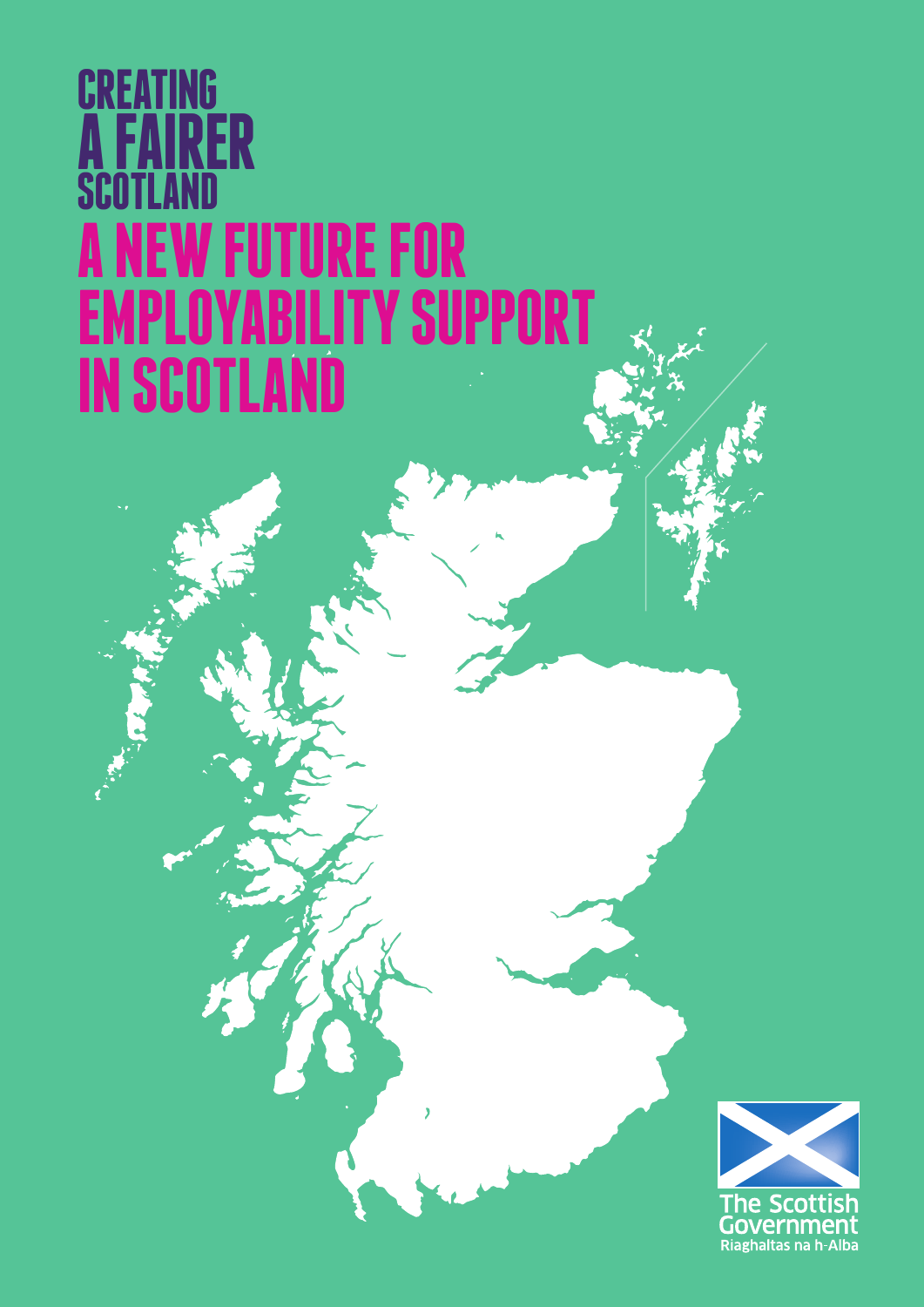

# **Foreword by the Cabinet Secretary for Fair Work, Skills and Training**

In July 2015 I published a discussion paper, **Creating a Fairer Scotland: Employability Support.** This aimed to draw upon the wealth of experience within our communities and our employer and provider networks, to shape future employability support in Scotland.

I would like to express my thanks to the individuals,

groups, bodies and organisations who either responded to the consultation or attended one of the consultation events held across the length and breadth of the country. I have listened carefully to and reflected on all of the information we have heard from stakeholders to develop a vision for the future of employability support in Scotland. This is a vision that resonates strongly with the core aims of this government – namely, sustainable economic growth, inclusion, fair work and social justice.

In this paper I outline that vision – that **we should provide greater support to those who struggle in the labour market**. This is supported by **six principles, and a set of core values,** which together will govern our decisions on employability policy and delivery. The core values focus on dignity, fairness and respect, and a commitment to continuous improvement in collaboration with our partners and stakeholders.

As a Government, we are committed to achieving a Fairer Scotland through the levers available to us, now and in the future. In our Programme for Government we set our commitment to a Scotland where no-one lives in poverty and all people, no matter who they are or where they are from, can achieve their full potential. We also committed to introducing a replacement for the Work Programme and Work Choice by April 2017. With powers being devolved to support those at risk of long-term unemployment and disabled people, this offers a real opportunity, over time, to make Scotland a fairer country.

Throughout this programme of work, our first priority is to make sure that as the powers are devolved, those in need of support, can access person-centred services which address their barriers to sustaining high quality employment.

However, there can be no question that the UK Government Spending Review of November 2015 will impact on the reach and scale of those services. The UK Spending Review has magnified the challenge we face, and the proposed fiscal settlement for devolved services is inadequate for the task. But the Scottish Government, in partnership with our stakeholders, will rise to the challenge and work to deliver the services unemployed people in Scotland are entitled to receive.

The transfer of employability powers to Scotland will take place in April 2017 and, in the first instance, we will ensure continuity of service for those who most need it. In 2017-18 we will adopt the following transitional arrangements: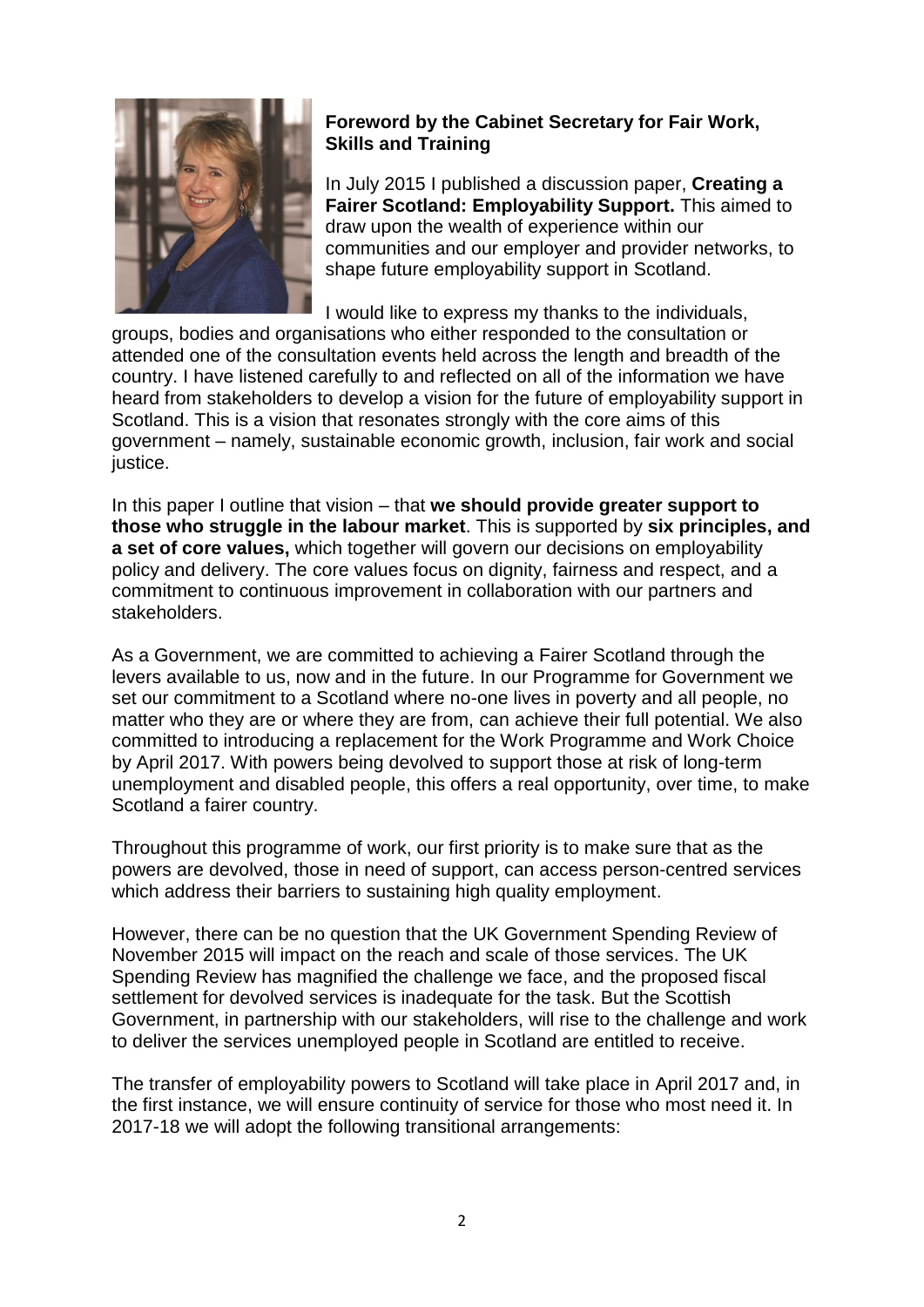- We will replace Work Choice with a 1 year contract between Scottish Ministers and current third sector providers of Work Choice in Scotland, investing up to £20m to support unemployed disabled people into work.
- We will ask Skills Development Scotland to use the mechanisms currently in place for the Employability Fund to deliver a new employability service for vulnerable clients with a health condition and at risk of long-term unemployment who want to enter work.

This approach will allow us to continue to work collaboratively with stakeholders to redesign the more enduring approach to employability support in Scotland. During this initial phase we will begin to take forward a programme of integration and alignment of existing employability services in Scotland, whilst beginning to differentiate the Scottish offer from that available in the rest of the UK. Where opportunities exist for immediate improvement we will grasp them in our transitional plans, with a view to evaluating their success at an early stage.

Placing dignity and respect at the heart of all we do means that the delivery of employability support is as important as the policy. In this paper, I outline the key principles underpinning both areas. As we develop and deliver new services in Scotland we will continue to work with stakeholders, practitioners and experts from local government, the third sector and representative organisations across Scotland. In doing so, we will work to derive maximum advantage from existing and new partnerships and services and build on the excellent relationships and innovative approaches that are already in place.

I believe that full transfer of employability powers, programmes and policies would provide the coherence to allow the Scottish Government to better support its most vulnerable citizens into sustainable employment. The Scottish Government will continue to make the case for transfer of full powers over employability support services, including transfer of the functions and programmes of JobCentre Plus to Scotland. Ahead of that, the vision and principles set out in this paper will shape our approach to both the powers currently being devolved, and any further measures in the future.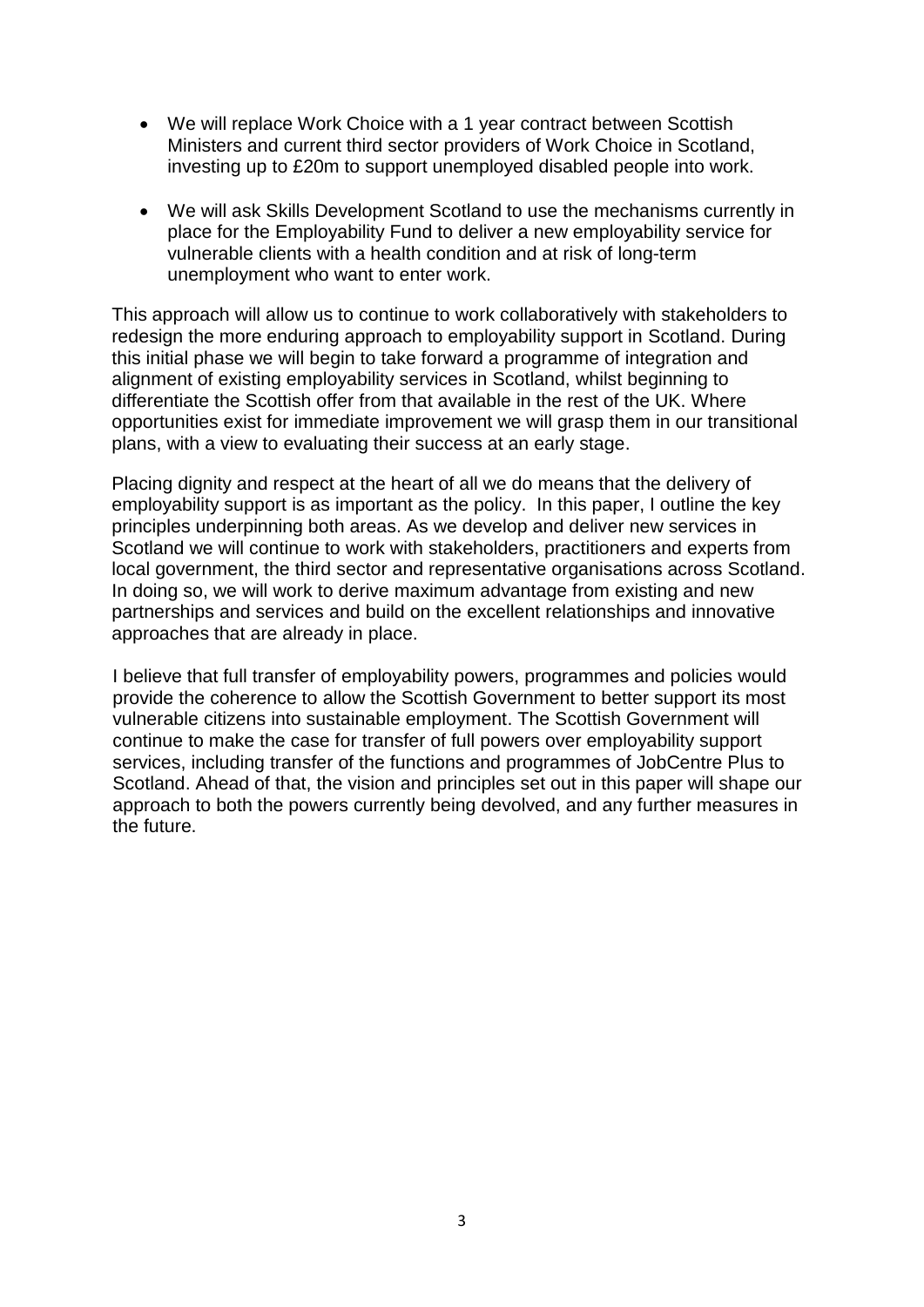# **INTRODUCTION**

From 1 April 2017, employment support services in Scotland will change. New powers to provide employment support for disabled people and those at risk of longterm unemployment will be devolved to Scotland. This means the current Work Programme and Work Choice schemes run by the UK Department for Work and Pensions (DWP) will be replaced by Scottish services to provide support, work experience and training to help Scotland's people find work, and stay in work.

At the UK Government's Spending Review in November 2015, the announcement was made that Work Choice and the Work Programme will end across the UK in April 2017 and be replaced by a single programme, the Work and Health Programme, details of which are still emerging.

Scotland's Economic Strategy set out this Government's view that building a more competitive economy and a fairer society go hand in hand. Employability services, which are vital in improving economic opportunities for those out of work, can make an important contribution to this agenda.

Last year, we consulted extensively to inform the development of Scotland's employability services. Following careful and independent analysis of the responses received, 1 this document sets out the key principles and values of the Scottish Approach to employability which will underpin devolved employability services in Scotland from 1 April 2017.

This is not the end of the conversation, however. As we redesign and implement new employability support services we retain a strong commitment to do so in a collaborative fashion, committed to continuous improvement with our partners and stakeholders.

# **THE CONTEXT**

# The Smith Agreement

The Smith Agreement set out the basis on which DWP contracted employment support would be devolved to Scotland. Whilst Scottish Ministers have long argued for Scotland to have full control over employment powers this has been limited by the UK Government to the services provided through the current Work Programme and Work Choice contracts.

The devolution of some employment programmes will provide an opportunity to develop more effective and better-aligned services that help people in Scotland into work, but policy and financial decisions announced at the UK Government Spending Review in November 2015 will substantially reduce funding for contracted employment support from April 2017.

<sup>1</sup> <sup>1</sup> Consultation on Future Employment Services - http://www.employabilityinscotland.com/policy-andpartnership/scotlands-future-employment-services/consultation-on-future-employment-services/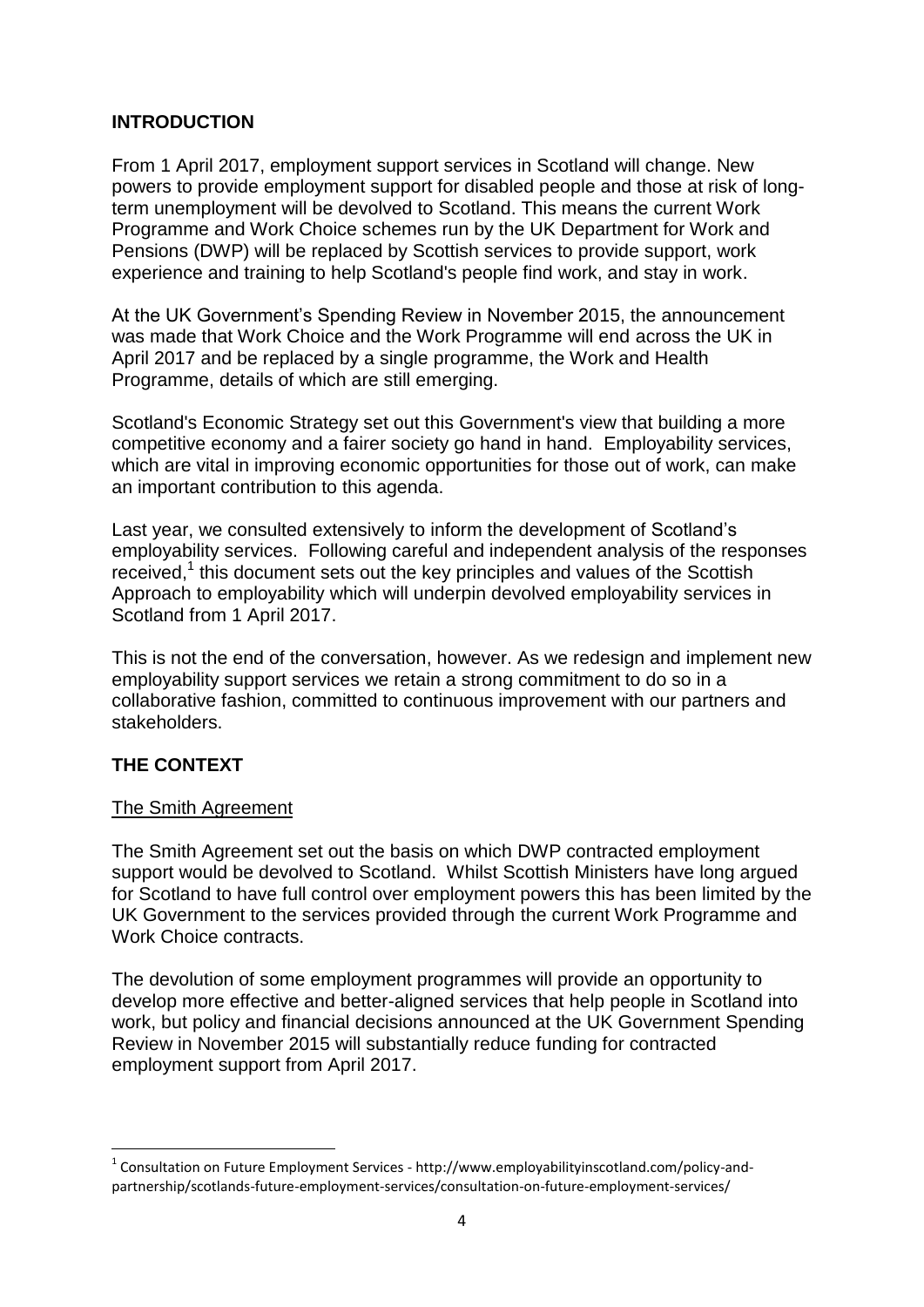We remain disappointed that the UK Government has consistently refused to accept amendments to the Scotland Bill, amendments which would have seen restrictions within the Bill removed that limit our powers solely to supporting disabled people and those who are at risk of long-term unemployment for over a year.

It is now clear that, as a result of UK Government Spending Review decisions, the scale of reduction in programme spend which is being devolved to Scotland will significantly impact on the support we can offer and the extent to which we can fulfil our ambitions to support more of those who struggle in the labour market into work. We do not believe that this meets either the spirit or the intentions of the Smith recommendations in relation to employability.

Despite these significant fiscal challenges, the Scottish Government is committed to working in partnership with our stakeholders to rise to this challenge. In both the short and medium-term we will seek to maximise the potential of our devolved powers and deliver services that we believe can better support unemployed people in Scotland.

# **Consultation**

In summer 2015 we launched our consultation on devolved employability services, Creating a Fairer Scotland: Employability Support,<sup>2</sup> seeking the views of those with an interest in employability services in Scotland, and everyone who has an interest in building a Fairer Scotland. Our engagement included more than 70 events and meetings with user and stakeholder groups across Scotland.

The feedback, input and breadth of experience shared throughout the consultation period has been invaluable. We received 179 written responses to Creating a Fairer Scotland: Employability Support and a further 36 responses to our Survey Monkey questionnaire. The majority of respondents were individuals but views were also submitted by an extensive range of private, third sector and public sector organisations.

There is no denying that a strong desire for change has emerged, together with a clear consensus around the need to provide greater support to those who struggle in the labour market.

# The Fiscal Framework

**.** 

On 23 February 2016, the First Minister updated the Scottish Parliament that a fiscal framework agreement  $3$  in principle had been reached between the Scottish and UK Governments. This deal will ensure that the funding for Scotland cannot be changed without Scottish Government agreement. It protects the Barnett formula, and it will allow the powers in the Scotland Bill to be delivered.

<sup>2</sup> Creating a Fairer Scotland: Employability Support - [https://consult.scotland.gov.uk/labour-market-and](https://consult.scotland.gov.uk/labour-market-and-workplace-policy/employability-support)[workplace-policy/employability-support](https://consult.scotland.gov.uk/labour-market-and-workplace-policy/employability-support) 

<sup>&</sup>lt;sup>3</sup> Agreement on fiscal framework - <http://www.gov.scot/fiscalframework>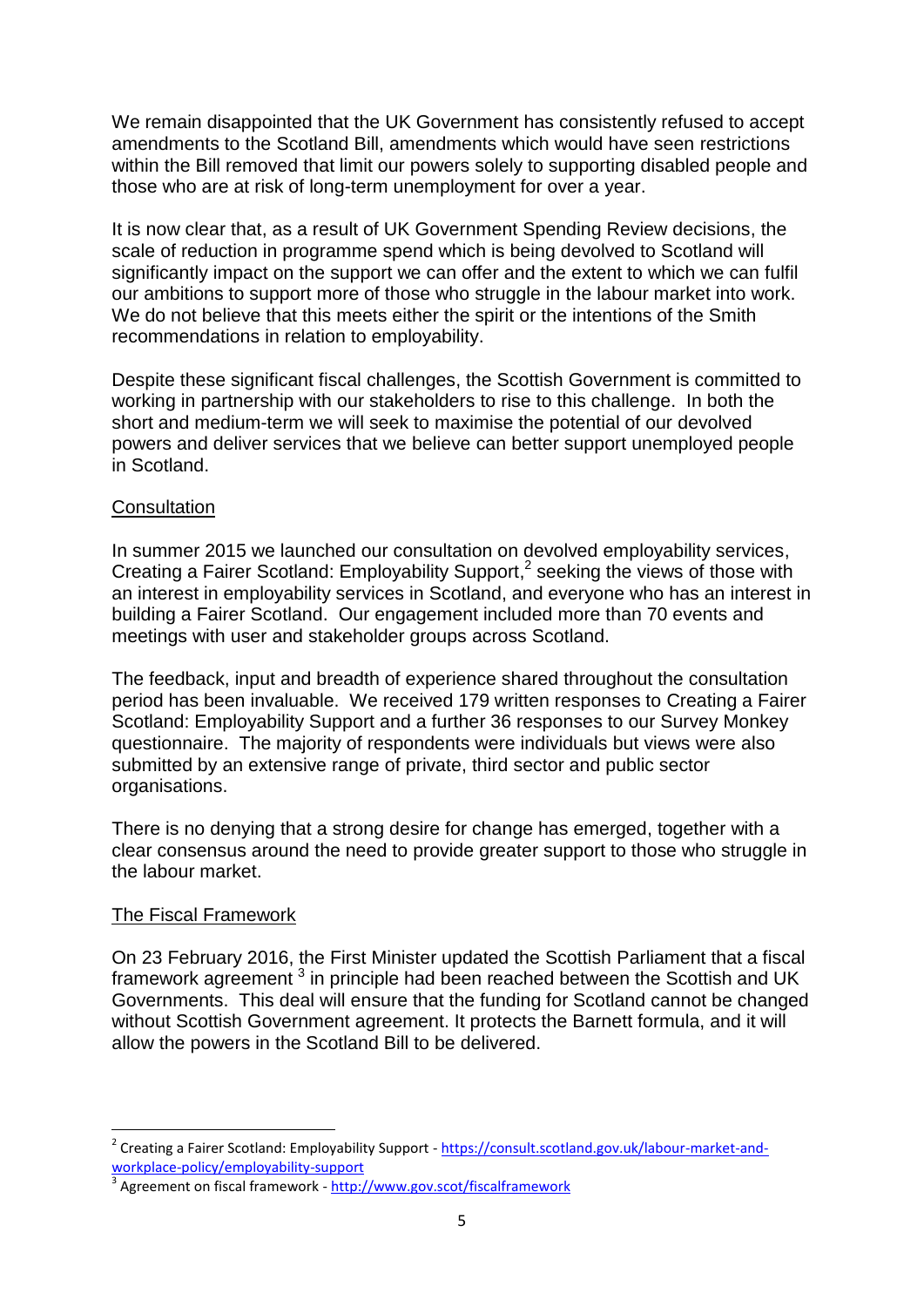In late 2015, as part of the UK Government Spending Review, the UK Government announced their decision to significantly cut future expenditure on contracted employment support. Independent estimates put DWP current expenditure on employment support, including Work Programme and Work Choice, at between £800m - £1bn per annum. DWP have confirmed spend, post-Spending Review, on the replacement Work and Health Programme will stand at £130m by 2020-21.

The Secretary of State for Work and Pensions confirmed on 16 December 2015 that devolved employment services will be subject to the same scale of reductions, as outlined below.

| Year        | Indicative DWP Programme Spend to be<br>devolved to Scotland |
|-------------|--------------------------------------------------------------|
| 2017-2018   | £7m                                                          |
| 2018 - 2019 | £10m                                                         |
| 2019 - 2020 | £11m                                                         |
| 2020 - 2021 | £13m                                                         |

# **The Scottish Government will enhance the indicative DWP programme spend for Scotland for 2017-2018 of £7m, so that up to an additional £20m is available to provide employment support through the newly devolved services in that year. The funding to be available for 2018-2021 is still to be finalised.**

It is clear therefore that there will be severe financial restrictions for us to operate within following devolution of contracted employment support. Despite the limitations, we remain committed to delivering a distinctly Scottish Approach to employability.

# **Our Vision**

The transfer of employability powers to Scotland will take place in April 2017 and, in the first instance, we are working to ensure continuity of service for those who most need it. We are taking up these powers at the earliest opportunity while ensuring transitional arrangements in 2017 deliver continuity of support for the most vulnerable in society, and create a sound platform for future delivery from 2018.

We will take the time to consider, with those who are affected, what might be the best ways to move towards our desired outcomes. Ensuring that we develop processes and systems that work properly and reflect the needs and priorities of the people who use them, takes time – it is crucial that we get this right.

We will work to redesign employability support in collaboration with our stakeholders and take forward a wider programme of alignment and integration with their support.

#### The Scottish Approach

Employability support is an important additional tool in tackling poverty and inequality. The way in which we use our new powers will be critical, and has rightly been a key focus of much of the discussion with stakeholders throughout the Fairer Scotland conversations.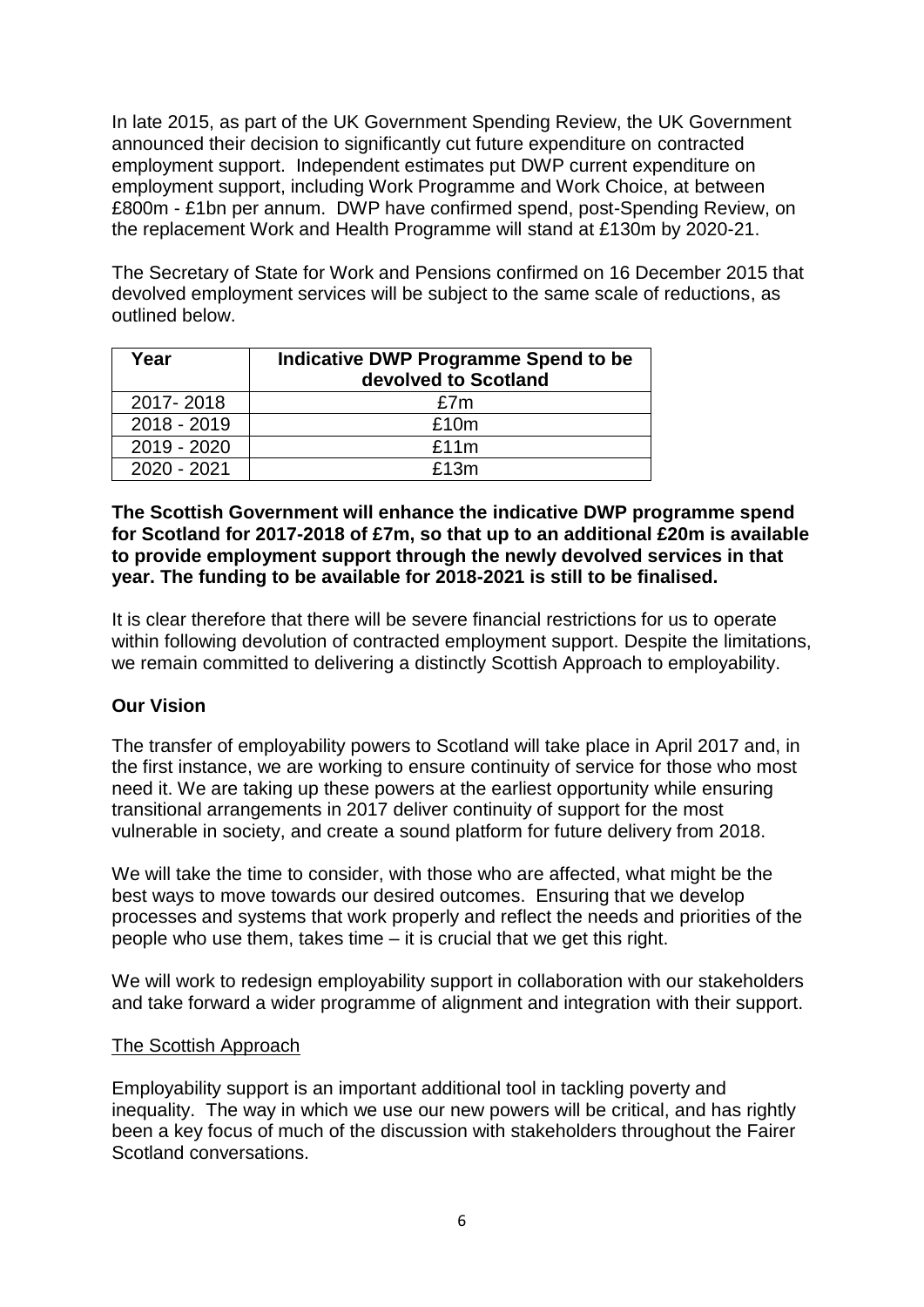It is right that Scotland's new employability services are based on best evidence, and that individuals who are currently accessing employment support services, or may need to use them in the future, should have their say and are listened to.

Through our engagement with stakeholders, and following analysis of the consultation responses, the Scottish Approach to employability will be founded on six key principles, underpinned by the core values which we believe are integral to creating a fairer Scotland.

These values and principles will form the basis of our continuing stakeholder engagement and policy development. We will continue to work in collaboration, building on the strong platform of our transitional services in 2017-18, towards the Scottish Government's procurement of a new employability programme from 2018.

# **Our Values**

# Value 1: Dignity and respect

Scottish Ministers are clear that Scotland's public services will be based on a culture of respect. We will have a social contract with the people of Scotland that Scotland's public services will treat people with respect and dignity, and the public will treat staff providing those services in the same way.

Individuals can expect be treated with dignity and respect through each step of their journey into work.

# Value 2: Fairness and Equality

Our approach to employment support will not be driven solely by a need to reduce the Welfare Bill and focus on those with the best prospects of moving into work. Instead we will aim to contribute to a broader range of economic and social outcomes by supporting those further from the labour market.

#### Value 3: Continuous Improvement

In the first instance, our priority will be to ensure a smooth transition from existing UK services to our new Scottish arrangements.

Our policies, processes and systems will evolve in response to individual, employer and community need across Scotland. We will ensure that they remain fit for purpose through close engagement with stakeholders and service users alike.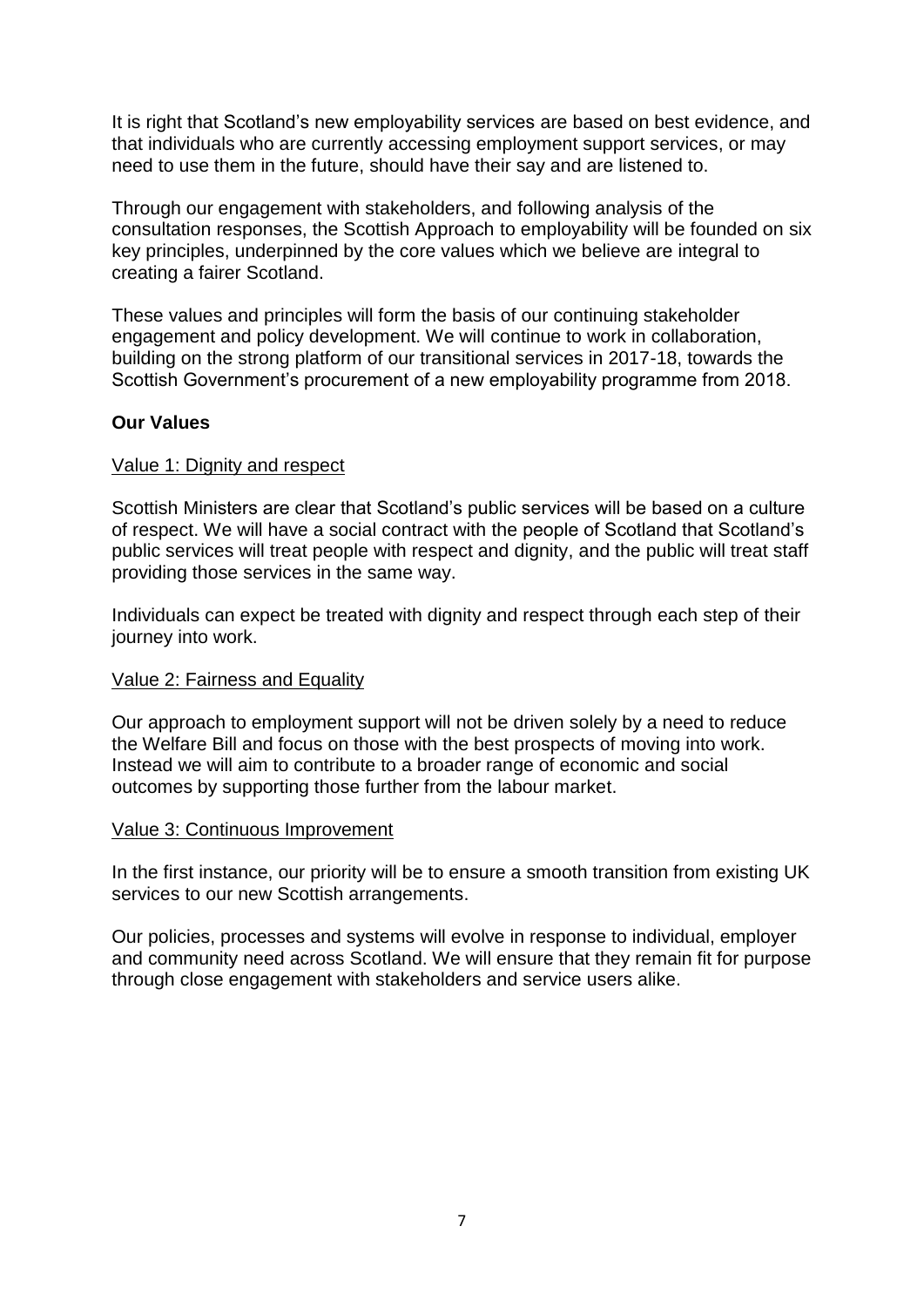

# Principle 1: A flexible, tailored, 'whole person' approach

Our stakeholders recognise the importance of employment to an individual's wellbeing and sense of inclusion. It follows therefore that adopting a person-centred, holistic approach to employability services can offer the best route out of unemployment and poverty for individuals and their families.

The Scottish Approach to employability must build on existing services and provide personalised support, particularly for those facing additional barriers in the labour market. Based on independent analysis of the consultation responses received,<sup>4</sup> and research carried out by the Learning and Work Institute in December 2015, $5$  we will develop Scotland's new employability services to include the following features:

- $\triangleright$  Ensuring a smooth and effective transition for the individual between JobCentre Plus and new Scottish services;
- $\triangleright$  High quality individual assessment which looks at the life circumstances of individual participants;
- $\triangleright$  A personalised service delivered by highly skilled individuals, focussed on the development, delivery and ongoing review of realistic, measurable and timebound action plans suited to the needs of the individual;
- $\triangleright$  Meaningful and supported work experience, if appropriate, at the point in the customer journey at which it would be most beneficial to the individual;
- $\triangleright$  In-work support, for both the individual and the employer, to maximise the potential for job sustainability and progression;

**.** 

<sup>4</sup> Consultation on Future Employment Services - http://www.employabilityinscotland.com/policy-andpartnership/scotlands-future-employment-services/consultation-on-future-employment-services/ 5 Learning and Work Institute Report - [http://www.employabilityinscotland.com/policy-and](http://www.employabilityinscotland.com/policy-and-partnership/scotlands-future-employment-services/cesi-report/)[partnership/scotlands-future-employment-services/cesi-report/](http://www.employabilityinscotland.com/policy-and-partnership/scotlands-future-employment-services/cesi-report/)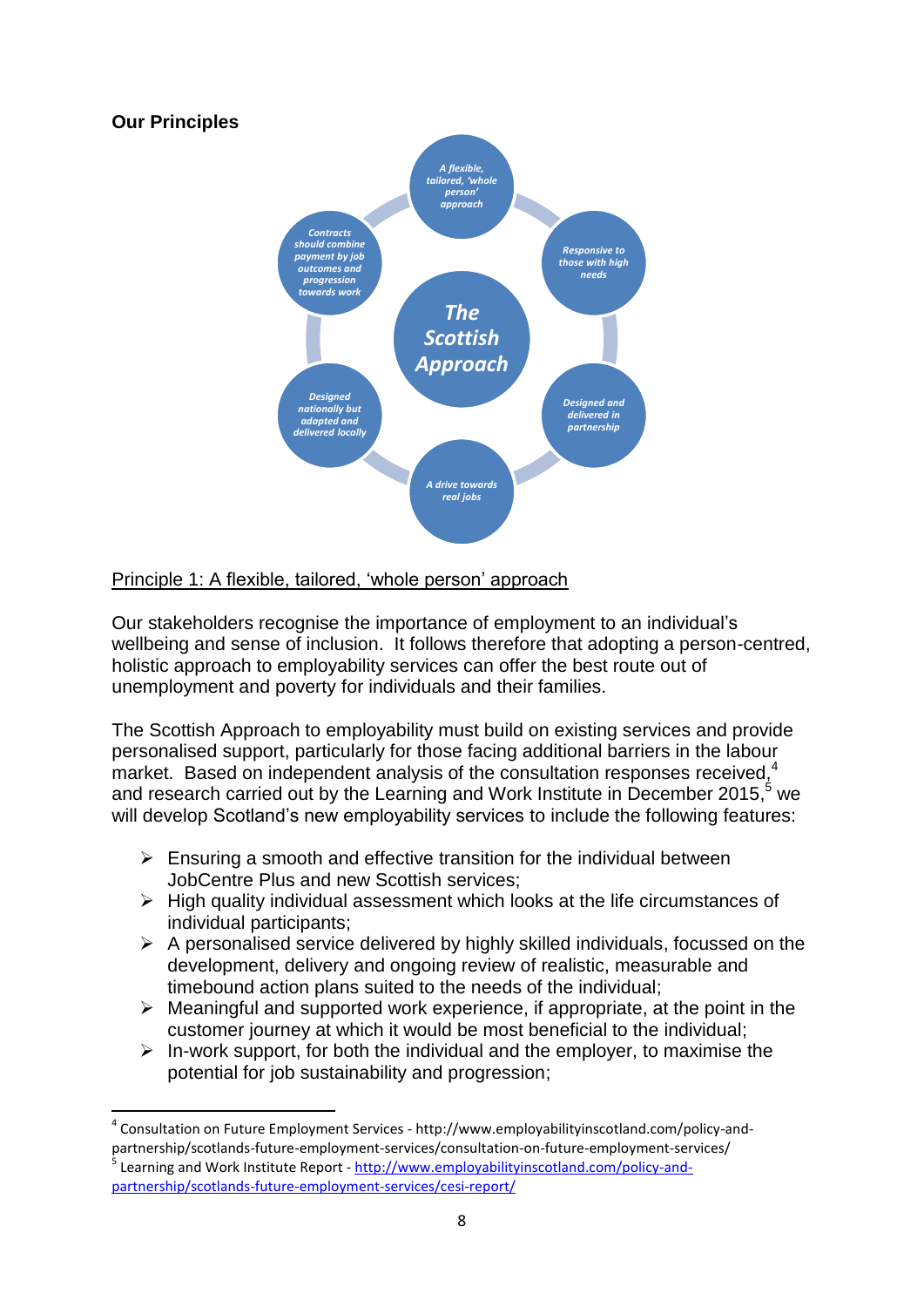- $\triangleright$  Effective partnership working around the needs of clients between the bodies and agencies who deliver support, particularly at a local level, including strong employer engagement; and,
- $\triangleright$  Integration and alignment of services, allowing providers to access services such as health and skills interventions at a national level, whilst facilitating deeper and more effective engagement between partners at a local level.

We will develop a separately articulated offer for disabled people whose main barrier to work is related to their disability, as outlined at Principle 6.

#### Principle 2: Designed and delivered in partnership

Scottish Ministers have a longstanding ambition for greater alignment of employability services and related support to help individuals into work. A report for the Scottish Employability Forum – co-commissioned by the Scottish Government, UK Government and COSLA - by Cambridge Policy Consultants in 2014<sup>6</sup> confirmed that the existing employability funding and delivery landscape in Scotland is complex and cluttered, with significant funds spent in this area at a UK. Scottish and local level every year. Consultation analysis demonstrates broad agreement that devolved employability services should be delivered in partnership across employability, education, health and social care services.

We see devolution as an opportunity to build on the strengths of existing national and local services, to better integrate existing employability services, as well as to develop new and better services. Individuals supported by our new services will have access to other appropriate Scottish Government funded support, such as Skills Development Scotland skills support as well as existing devolved services such as health interventions, to enable them to better manage their conditions or receive treatment to enable a return to work. We are working across government portfolios now to put this in place.

We must also work closely with local partnerships in developing delivery plans. We know some local services are already delivering to our proposed client group, for example in City Deal areas. Given reducing funding for services at all levels, it's essential that we complement and enhance, rather than duplicate or replicate, locally-available services. We will work with delivery partners at all levels to ensure we achieve the best possible value for public money.

In addition to the extensive period of consultation carried out last year, we have established Scotland's Future Employment Services Advisory Group<sup>7</sup>- drawing membership from existing service providers, employers, local partnerships, national agencies and the third sector, to help Government take this work forward. The Advisory Group will play an on-going critical role in shaping future employment support services in Scotland.

# Principle 3: A drive towards real jobs

**.** 

employability research - cambridge policy consultants - final report - november 2014.pdf<br><sup>7</sup> Scotland's Future Employment Services Advisory Group - <u>http://www.employabilityinscotland.com/policy-</u> [and-partnership/scotlands-future-employment-services/advisory-group/](http://www.employabilityinscotland.com/policy-and-partnership/scotlands-future-employment-services/advisory-group/)

<sup>&</sup>lt;sup>6</sup> Cambridge Policy Consultants Report - http://www.employabilityinscotland.com/media/473005/sef -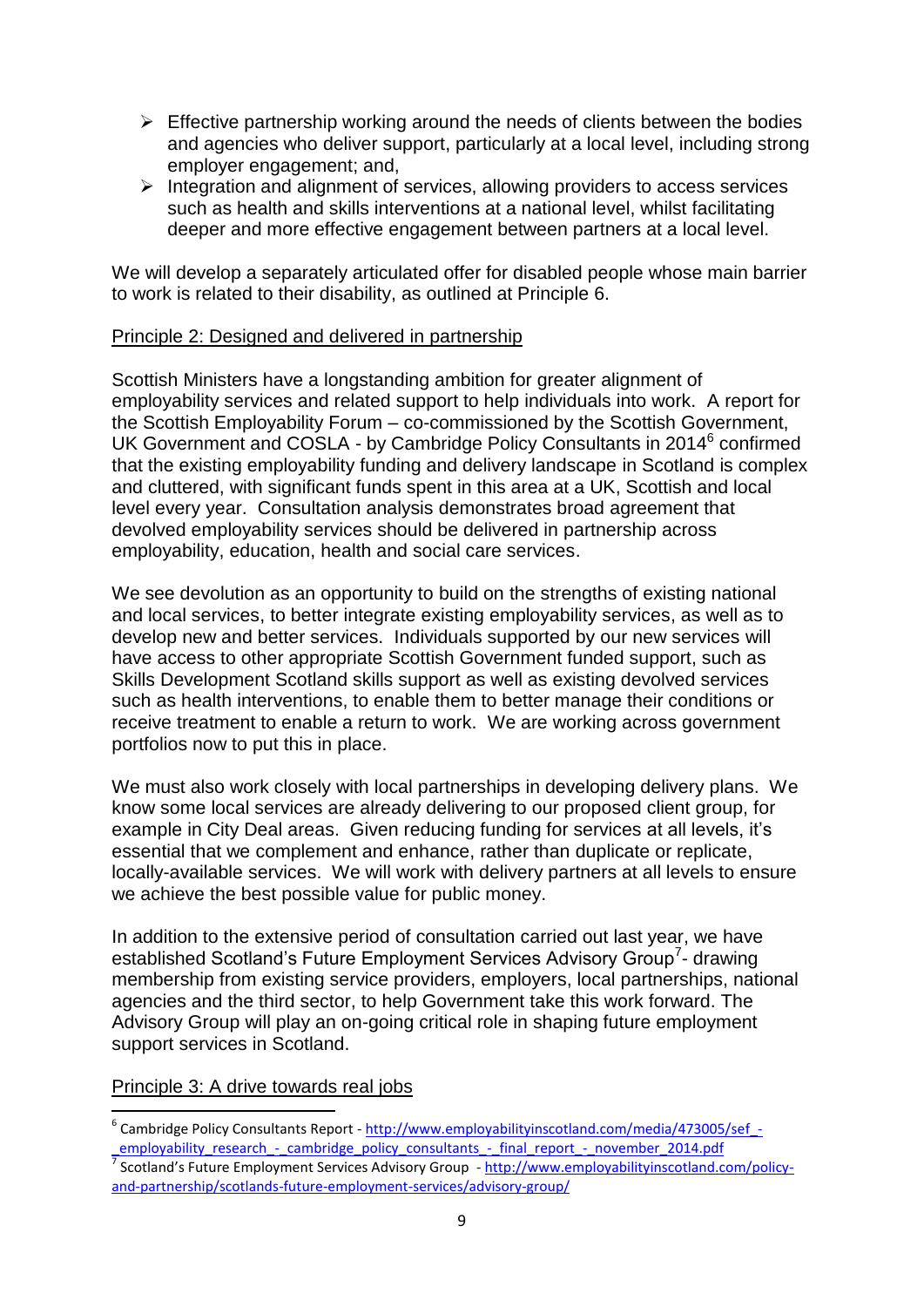Employer engagement and robust labour market information is crucial in ensuring that employability support is firmly aligned with economic development plans. In this way, we can ensure that individuals access the training they need to secure prosperous careers, whilst employers are able to access the skilled workforce they need to compete and grow in a global marketplace.

Through the development of sectoral Skills Investment Plans and Regional Skills Assessments, we are already working collaboratively with employers and Skills Development Scotland to identify skills needs across Scotland and ensure that public sector investment is aligned to the challenges and opportunities forecast. It is important that the existing skills planning model is further aligned to the delivery of Scotland's employability services.

In addition, we will work with employers across Scotland to ensure that they are not limiting their potential by discounting groups of prospective employees, particularly disabled people and those with long-term health issues who may face additional barriers to work.

A significant proportion of working age people in Scotland either have a disability or a limiting long-term health condition. Supporting more people into employment who face these specific barriers is a critical step in securing a more productive and fairer Scotland.

#### Principle 4: Designed nationally but adapted and delivered locally

Scotland's employability services will be designed at a national level to ensure consistency across Scotland, whilst recognising that local flexibility remains key in ensuring that provision is responsive to local economies and the varying profile and needs of job-seekers across Scotland.

Given the reduced funding pot, it is necessary to balance economies of scale with the commissioning and delivery of services which encourage collaboration and alignment of support through a range of local partners. The Scottish Government will be the contracting authority for Scotland's new employability services from 1 April 2018, with Skills Development Scotland building on their existing role as Scotland's national skills body.

We are clear that working collaboratively with the established and effective local employability partnership network will be critical to the success of Scotland's employability services. We will work with suppliers to consider what support we can provide to encourage consortia approaches that reflect the existing "mixed economy" in employability services in Scotland of private provision, and local authority and third sector delivery.

# Principle 5: Contracts should combine payment by job outcomes and progression towards work

We must carefully balance the rationale that funding should directly support positive progression towards and into work with the experience that an outcome-based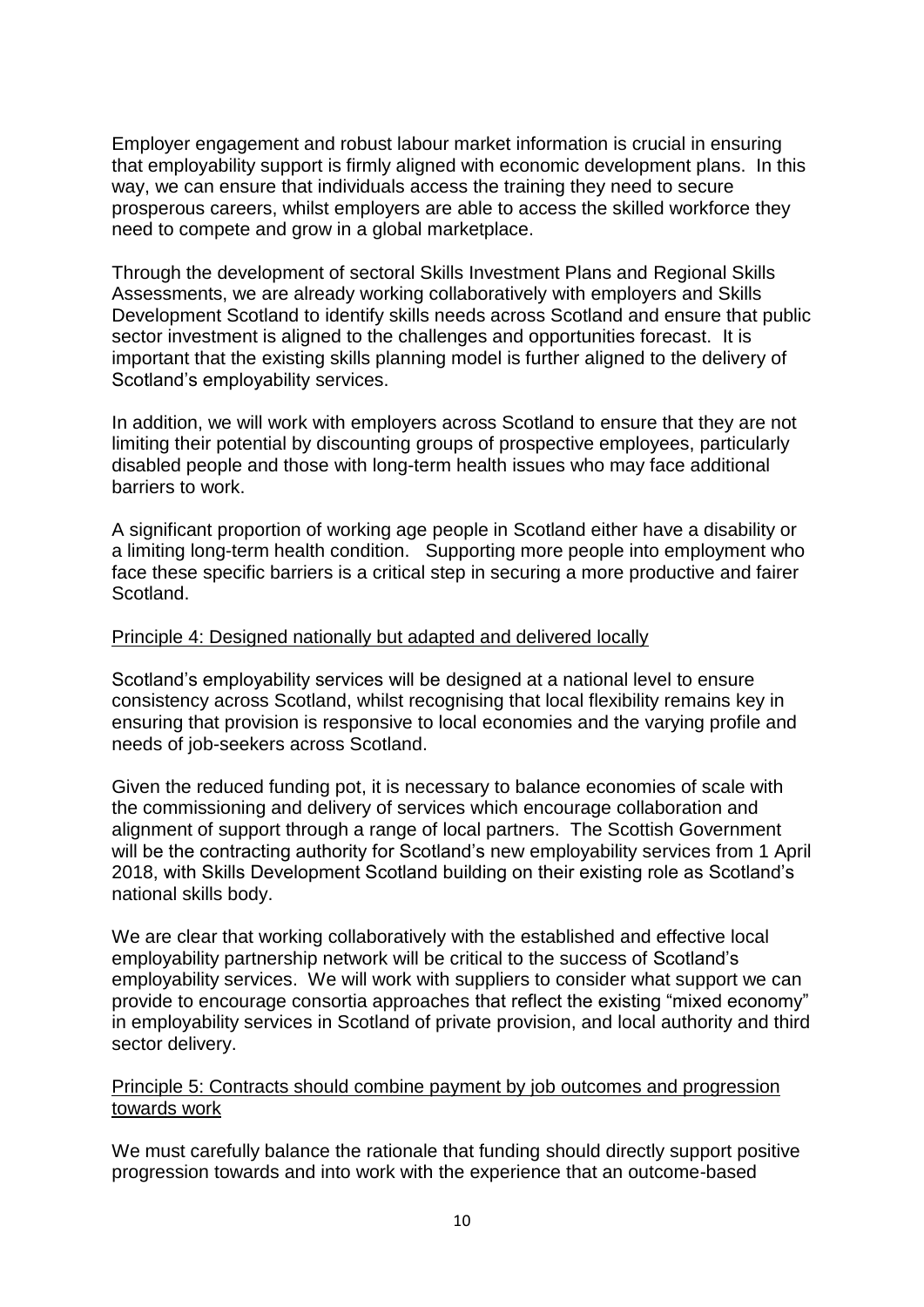funding model can drive the undesirable "parking and creaming" behaviour reported on Work Programme. It is important that we also consider the need to develop a sustainable funding model which provides the financial stability and flexibility required by third sector and SME providers if they are to compete successfully in this market.

Scotland's employability services will be delivered within a pricing model which provides a combination of service fee and outcome-based payments rewarding job achievement and sustainment. In-work poverty continues to blight many in Scotland so we are keen to explore whether service provider support for individuals to progress in employment can be rewarded. Underpinned by guaranteed national service level standards, we will demonstrate value for the public purse whilst also ensuring delivery of quality services for people across Scotland, regardless of where they live. The service fee will reflect different and complex barriers some individuals face in entering, or staying in, the labour market.

Existing DWP contractual arrangements create an incentive to place individuals in low quality jobs, and drives activity that supports those closer to the labour market. We will take steps to incentivise fair work practices and also to help those further from the labour market. This is an important step in striving towards a fairer and more equal Scotland.

# Principle 6: Responsive to those with high needs

Existing DWP services do not wholly meet the needs of those further from the labour market. We believe that it is wholly unacceptable that individuals with higher needs, such as those suffering long-term health issues or disabled people, face the most significant challenges in accessing the support that they require to move into fair, secure and sustainable jobs.

From 1 April 2018, we will develop a separately articulated offer for disabled people. The key focus will be a tailored and personalised service for those for whom work is a reasonable objective. We know that effective planning, person-centred services and in-work support are crucial in helping people who have disabilities find and sustain jobs and our model will reflect this. The provider will be expected to offer the very specialised support that disabled people need and help them to access other support such as DWP's Access to Work. Equally, it is important to recognise when mainstream services can adequately and more appropriately support the individual.

# **NEXT STEPS**

# For 1 April 2017 (transitional arrangements)

Scottish Government will contract with the current Work Choice providers for a one year transitional period from April 2017, with Scotland's new employment services starting from April 2018. This decision has been taken to allow the transfer of these devolved powers to be effectively and seamlessly implemented ensuring that service continuity is delivered.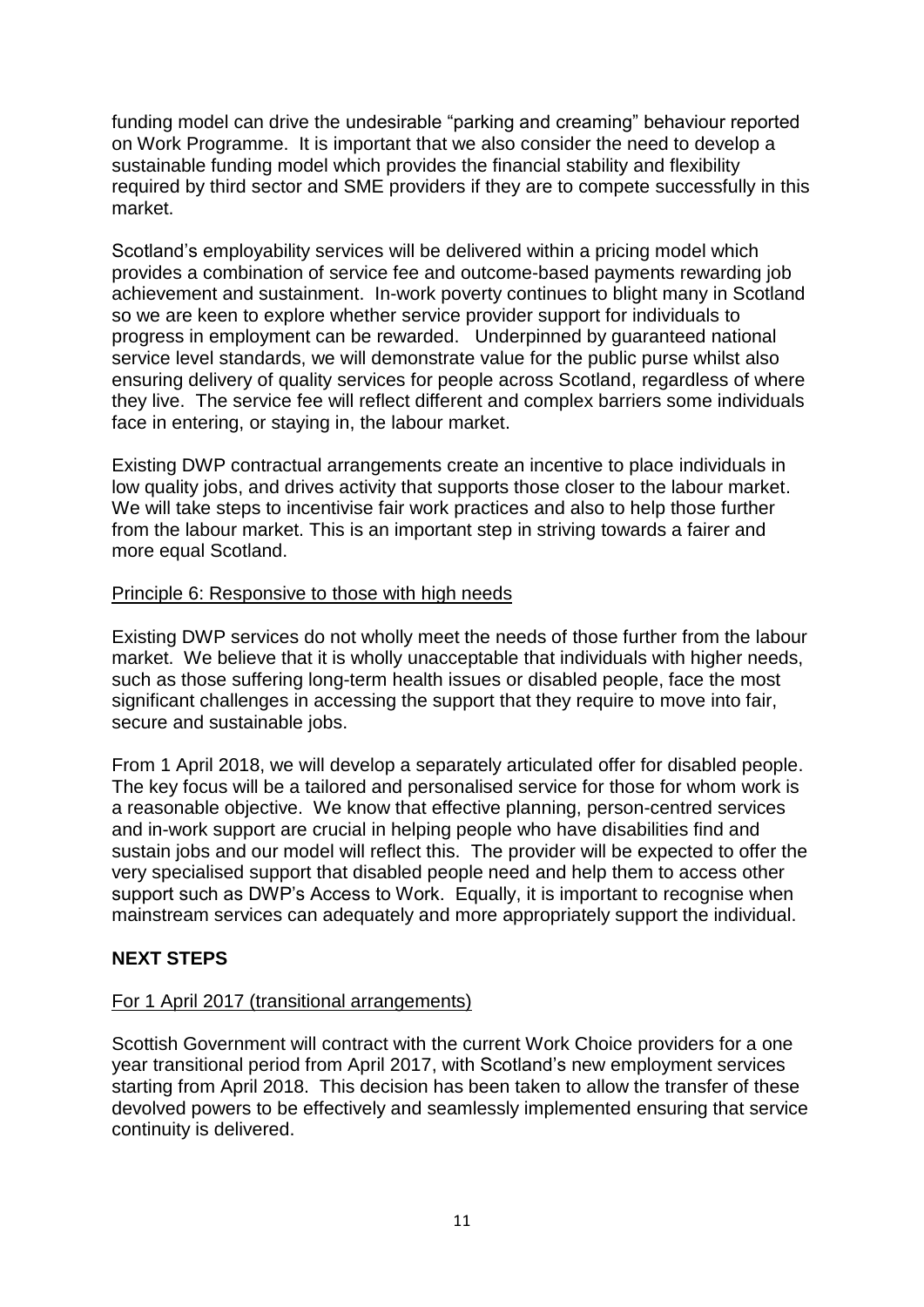At the same time, we will ask Skills Development Scotland to use the mechanisms currently in place for the Employability Fund to deliver a new employability service for vulnerable clients with a health condition and at risk of long-term unemployment who want to enter work.

# For 1 April 2018

We will develop new Scottish employment services to commence from April 2018. As we move towards procurement of these services by the Scottish Government's Procurement and Commercial Directorate in the coming months, we will continue to engage with stakeholders and partners across Scotland to ensure that we hold true to the principles and values set out in this document.

We are keen to work with partners to support the development of partnership and consortia approaches to service delivery in line with the stated ambitions of Scottish Government Ministers to enable more third sector and SME businesses to bid successfully to deliver public services in Scotland.

# From 2017-2021

We will work to align and redesign employability support in collaboration with our stakeholders, taking forward a wider programme of alignment and integration. It is right that we take the time to do this properly, when we are confident that we have all the correct systems and processes in place and when a transition plan is agreed with the UK Government.

The aim is future employability services that meet the needs of unemployed Scots and employers. Employability services that are inclusive, effective and responsive. Employability support that involves communities, reflects economies in all parts of Scotland and is built on partnership. Employability services that treat people with empathy and respect. These are the employability services unemployed Scots want. And they are the services they are entitled to expect.